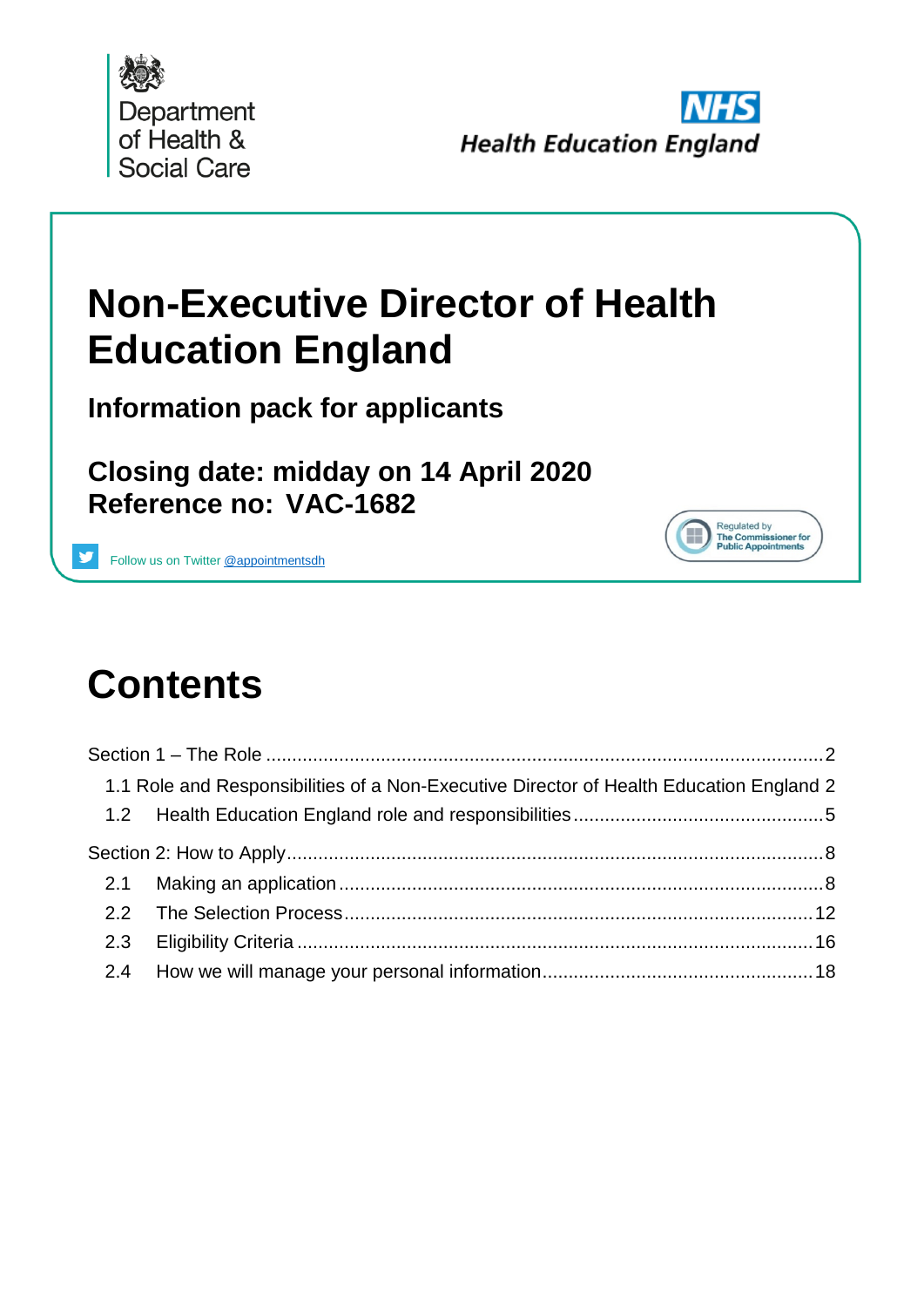# <span id="page-1-0"></span>**Section 1 – The Role**

# <span id="page-1-1"></span>**1.1 Role and Responsibilities of a Non-Executive Director of Health Education England**

### **Introduction**

Ministers are seeking to make a Non-Executive Director appointment to the board of Health Education England.

## **Role and Responsibilities of a Non-Executive Director**

Health Education England's (HEE) Non-Executive Directors (NEDs) play a key role in the effective governance and leadership of the organisation. They contribute to the work of the Board, both by actively participating in Board discussions and more widely, contributing to the Board's governance, performance management and development of strategy for HEE.

NEDs contribute to representing the HEE externally, maintaining (or developing where necessary) excellent relationships with a range of key partners and stakeholders.

NEDs are expected to contribute across a range of specific areas, including:

- ensuring the Board defines the vision, values, culture and strategy of the organisation and sets a high standard for ethics and responsible business;
- contributing to and agreeing (or determining) strategy;
- ensuring the Board puts in place appropriate governance and internal controls, including ensuring sound financial, risk and performance management regimes are in place and HEE has the capacity to deliver;
- ensuring appropriate financial controls are in place and risks managed accordingly;
- actively contributing to constructive debate on key issues, helping the Board develop its priorities, build consensus and drive improvements;
- ensuring HEE's Executive Team is supported and held to account for the performance of the organisation;
- providing counsel, advice and support to the executive team, acting as a sounding Board and "critical friend" where necessary; and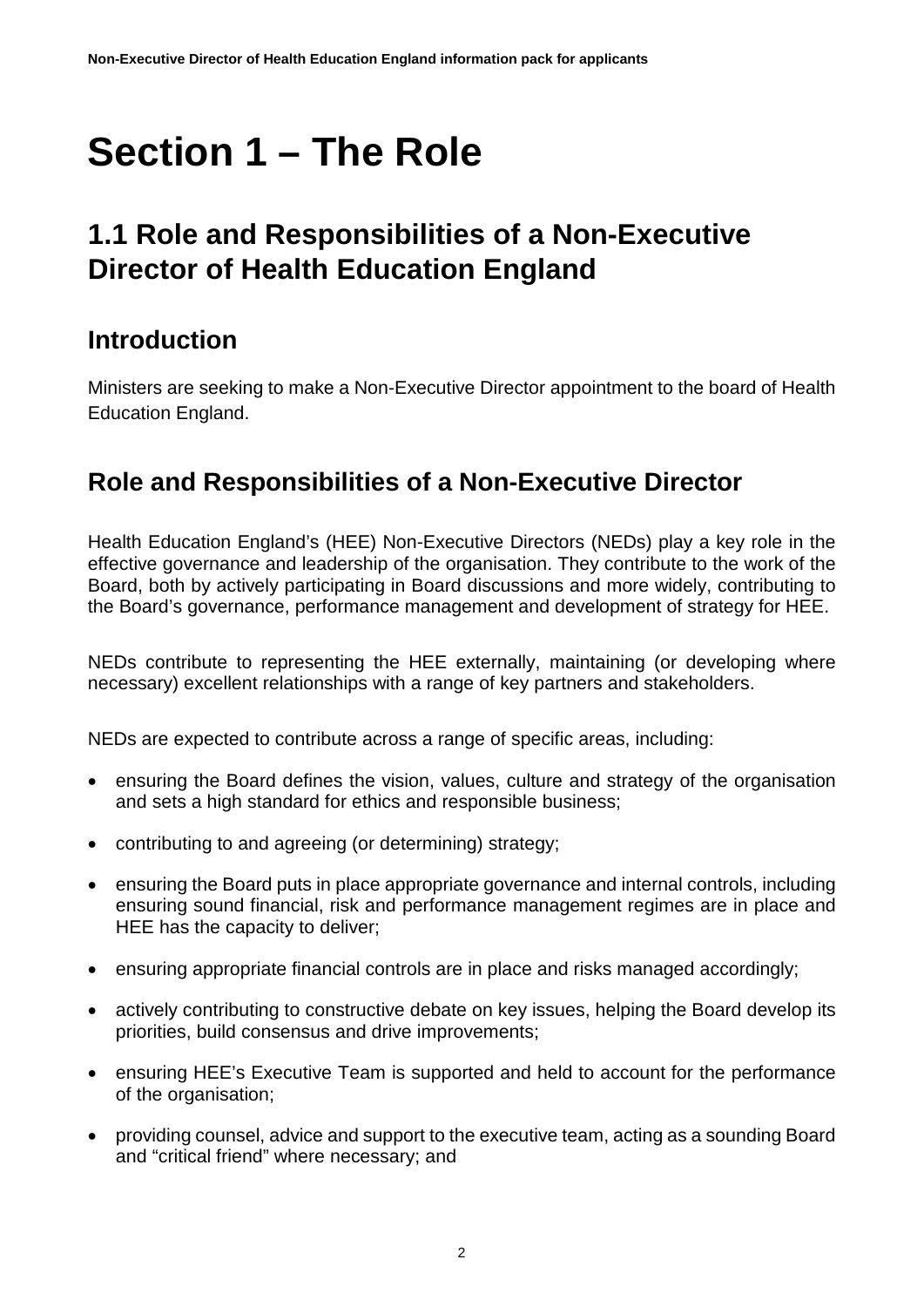• with HEE's leadership team, ensuring good working relationships are in place with a range of key stakeholders and that NHS Values as set out in the NHS Constitution, are promoted and the Board listens to the patient voice.

### **Qualities required for the role of a NED**

The Department of Health and Social Care values and promotes diversity and encourages applications from all sections of the community. The Boards of public bodies should reflect the population they are there to serve. Boards also benefit from fresh perspectives, and we are always keen to encourage candidates with private sector experience to consider applying for our roles.

### **Essential Criteria**

To be considered, you must be able to demonstrate that you have the qualities, skills and experience to meet all the essential criteria for appointment.

- a record of achievement and personal effectiveness in one or more of the following fields:
	- o Digital Technology
	- o Primary Care
	- o Communications
	- o Senior level experience gained within an NHS Employer or Trust
- ability to operate effectively as a non-executive director on the Board of a high profile organisation, and guide the strategic direction of the work of HEE
- sound judgement and an ability to work as an individual and as part of a team, with a constructive style and good communication skills
- demonstrable interest in the work of HEE and the challenges it faces

### **Remuneration**

- HEE NEDs are remunerated at the standard rate of £7,883 per annum
- Remuneration is taxable, and subject to National Insurance contributions, both of which will be deducted at source under PAYE before you are paid. Remuneration is not pensionable
- You may claim travel and subsistence expenses, which are properly and necessarily incurred in carrying out your role and responsibilities as a NED of HEE, in line with travel and subsistence policy and rates for the HEE. A copy of the policy and rates can be obtained from HEE.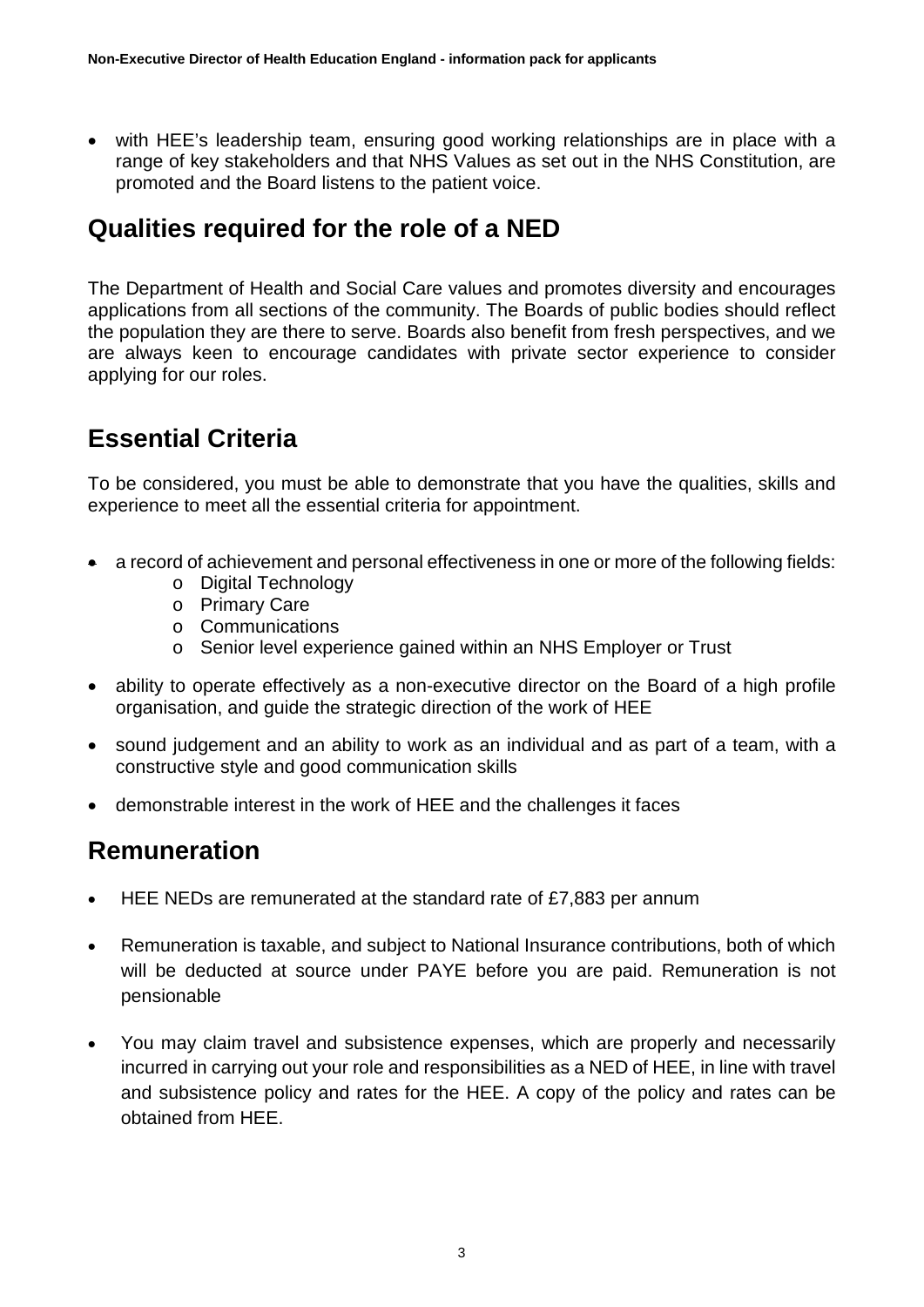## **Time commitment**

• Two to three days per month.

The next HEE Board Meetings are 17 March, 21 April, 19 May and 16 June 2020 and held in Stewart House, 32 Russell Square, London, WC1B 5DN. If you wish to attend, please contact: Nicola Wright, Deputy Head of Corporate Affairs & Board Secretary. Tel: 07557 758316 Email: [nicola.wright@hee.nhs.uk](mailto:nicola.wright@hee.nhs.uk)

### **Location**

London

### **Tenure of office**

Ministers determine that the length of the appointment will be up to 4 years.

### **Accountability**

Non-Executive Directors are appointed by the Secretary of State and are accountable to the Secretary of State via the Chair for carrying out their duties and for their performance.

For further information regarding the role of HEE and the role of a NED please contact:

#### **Department of Health and Social Care**

Name: Alan Robson, Deputy Director; NHS Workforce: Education, Modernisation & Funding

Tel: 0113 2546891

Email: [Alan.Robson@dhsc.gov.uk](mailto:Alan.Robson@dhsc.gov.uk)

#### **Health Education England**

Name: Nicola Wright, Deputy Head of Corporate Affairs & Board Secretary

Tel: 07557 758316

Email: [nicola.wright@hee.nhs.uk](mailto:nicola.wright@hee.nhs.uk)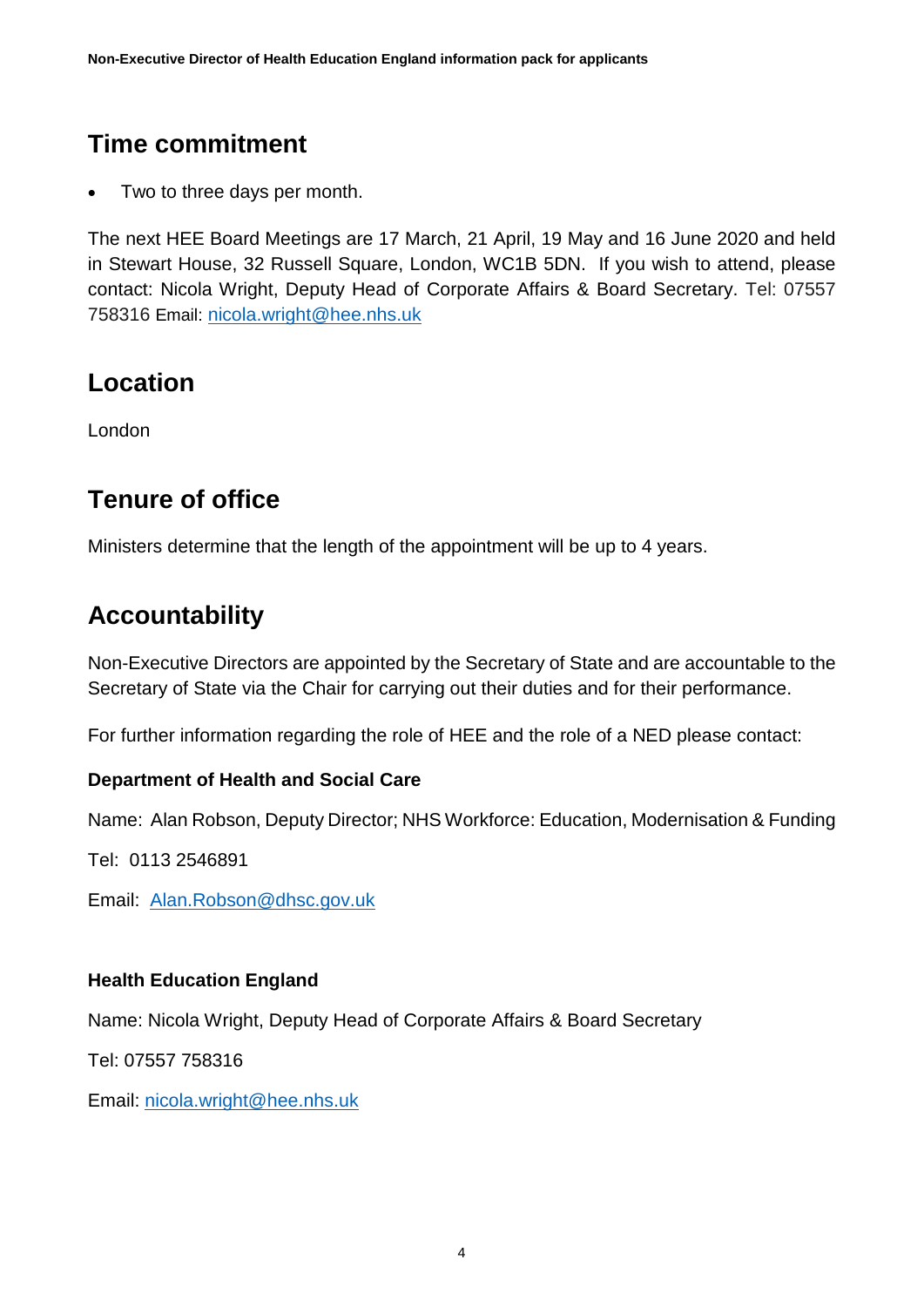# <span id="page-4-0"></span>**1.2 Health Education England role and responsibilities**

#### **Introduction from Sir David Behan CBE, Chair of Health Education England (HEE)**

#### Dear candidate

Science, technology and demography are changing the way health care services are provided and this has implications for the education and training of the future workforce. The World Health Organisation (WHO) are predicting worldwide shortages of doctors and nurses. These developments provide the context for the work of HEE over the next few years. How do we use finite resources most effectively to ensure that we have the right people in the right place with the right skills and knowledge to respond to these developments?

This is an exciting and fundamentally important task and our purpose is to improve the quality and safety of healthcare through the development, education and training of the current and future workforce. Our success will be shaped by how we collaborate with key partners who make a strong contribution to education and training; universities, employers, professional regulators and Royal Colleges to name but a few. At a national level we are working closely with NHS Improvement and NHS England, and in particular the new NHS Chief People Officer. We also collaborate at a regional and local level and with an increasing emphasis on Integrated Care Systems as a means of health care delivery. Being clear as to what is delivered nationally, regionally and locally has never been more important

Thank you for expressing an interest in the Non-Executive Director roles on the HEE Board and helping to design and shape HEE so it is able to lead the education and training of the current and future health care workforce.

Yours sincerely

Sir David Behan CBE Chair **Health Education England**

### **HEE role and responsibilities**

#### **Context**

The [NHS Long Term Plan,](http://www.longtermplan.nhs.uk/) published on 7 January 2019, sets out a vital strategic framework to ensure that over the next ten years the NHS will have the staff it needs so that the NHS workforce has the time it needs to care, working in a supportive culture that allows them to provide the expert compassionate care they are committed to providing.

Baroness Dido Harding (Chair of NHS Improvement), working closely with Sir David Behan, (Chair of Health Education England) is overseeing the delivery of the People Plan. The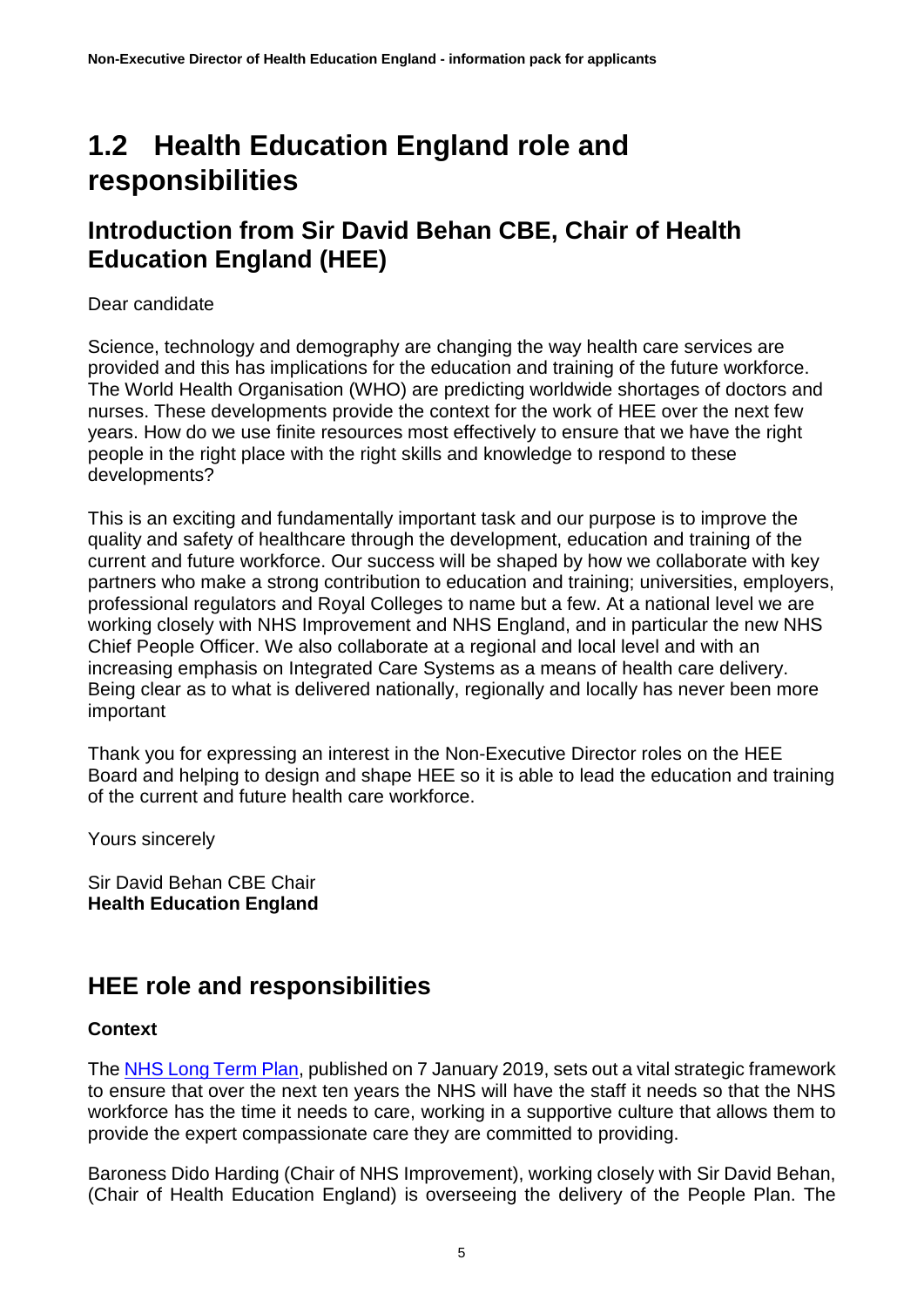[Interim People Plan](https://improvement.nhs.uk/resources/interim-nhs-people-plan/) was published on 3 June 2019. The final NHS People Plan will be published in early 2020. The plan will include proposals to grow the workforce, consideration of additional staff and skills required, building a supportive working culture in the NHS and how to ensure first rate leadership for NHS staff. HEE has a leading role in the delivery of the 50k nurse programme with a number of the workstreams being led by Senior Responsible Officers within HEE.

HEE's purpose is to ensure that the health workforce has the right skills, behaviours and training, and is available in the right numbers, to support the delivery of excellent healthcare and health improvement. It has five key national functions, summarised as follows:

- providing national leadership on planning and developing the healthcare and public health workforce;
- authorising and supporting the development of Local Education and Training Boards;
- promoting high quality education and training responsive to the changing needs of patients and local communities. This includes responsibility for ensuring the effective delivery of important national functions such as medical trainee recruitment;
- allocating and accounting for NHS education and training resources and the outcomes achieved; and
- ensuring the security of supply of the professionally qualified clinical workforce.

#### **Resources**

The HEE Budget for 2019/20 is:

- Programme: £4,011m (including payment for clinical placements via the Education and Training Tariff and national activities).
- Admin: £59m

HEE has a staff of 2217 (WTE equivalent). The majority of HEE staff work in HEE's local offices supporting the Local Education and Training Boards (LETBs). The remainder are in HEE national directorates.

#### **Legal Status and Governance**

HEE was established as a Special Health Authority on 1 April 2013 and became a nondepartmental public body from 1 April 2015 under the provisions of the [Care Act 2014.](http://www.legislation.gov.uk/ukpga/2014/23)

The Care Act 2014 sets out the functions and constitution of Health Education England and those of its Local Education and Training Boards (LETBs) in Part 3 Chapter 1 and Schedules 5 and 6.

HEE's system of governance is based on the standard element of a statutory integrated board with a single Accounting Officer and national Executive Directors. In addition, four LETBs are constituted as committees of the HEE Board based on regional areas with 34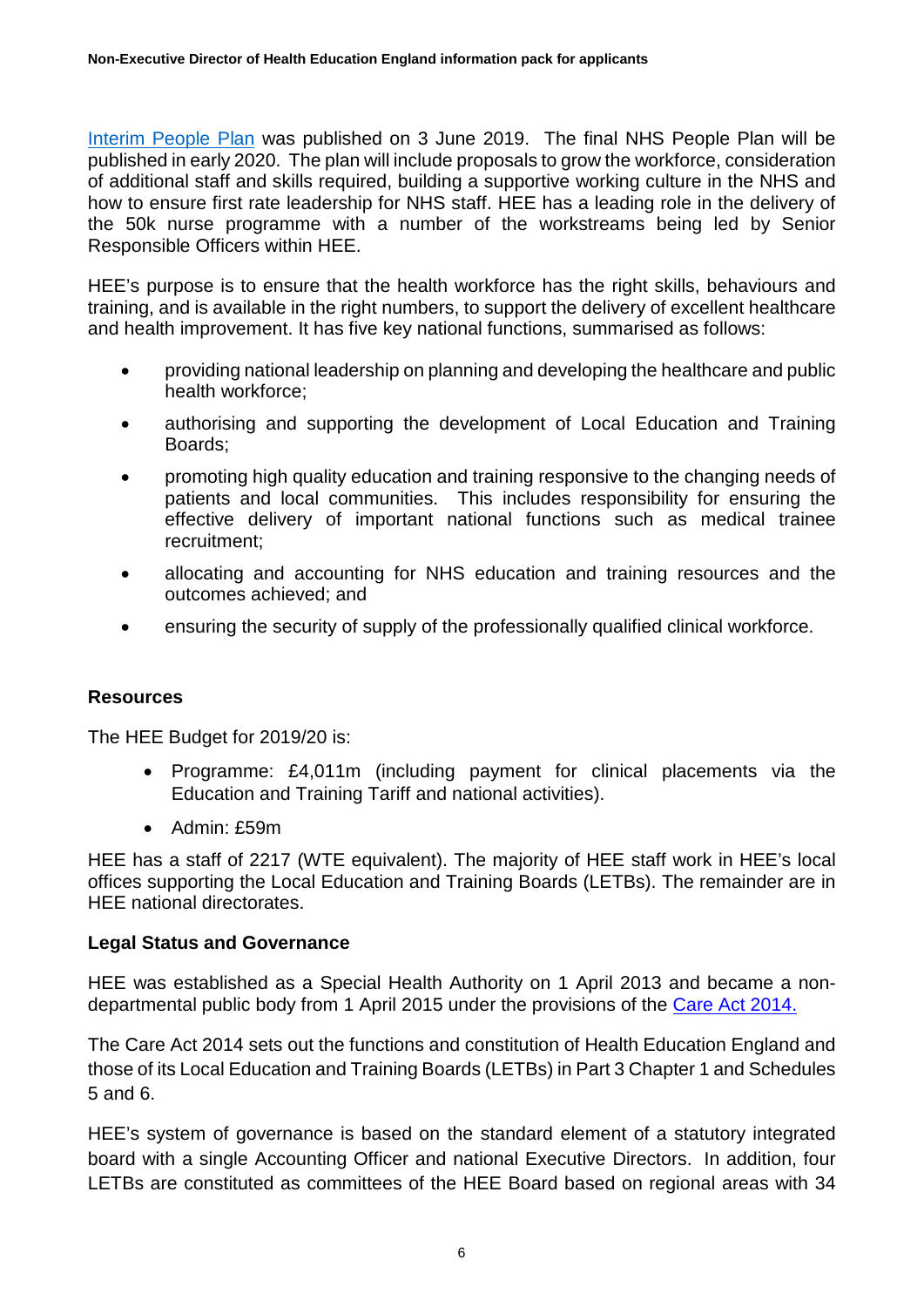Local Workforce Advisory Boards (LWABs) mapped to the footprint of Sustainability and Transformation Plans (STPs).

#### **Chair and Board**

The current Chair is Sir David Behan. He was appointed in December 2018 for a three year term of office.

Regulations specify the number of NEDs that HEE and its LETBs must have, including how many must have clinical expertise. Additionally, HEE has appointed two Associate NEDs.

#### **Role of Department of Health and Social Care**

The Secretary of State remains responsible for ensuring that there is an appropriate education and training system. HEE's NEDs are accountable to the Chair of HEE who is accountable to the Secretary of State for Health and Social Care and subsequently Parliament for the delivery of HEE's objectives, outcomes and expenditure. HEE reports annually to the Secretary of State and Parliament on its performance in the delivery of its functions.

The Department of Health and Social Care has a role in sponsoring and supporting HEE. HEE's objectives are set on an annual basis in the [mandate.](https://www.gov.uk/government/publications/health-education-england-mandate-2019-to-2020) A published [Framework](https://www.gov.uk/government/publications/dhsc-and-hee-framework-agreement-2018-to-2021)  [Agreement](https://www.gov.uk/government/publications/dhsc-and-hee-framework-agreement-2018-to-2021) sets out HEE's relationship with the Department, and there are quarterly reviews of how HEE has performed. The Chair is required to provide annual and financial reports to be laid before Parliament.

As announced on 23 October 2018, from 2019/20 onwards, HEE will work jointly with NHS Improvement to develop its mandate. HEE's board will continue to sign-off the draft mandate, but the mandate will then be approved by the NHS Improvement Board to ensure it meets service requirements, before approval by the Secretary of State. This will ensure that workforce plans are more closely aligned with NHS service plans.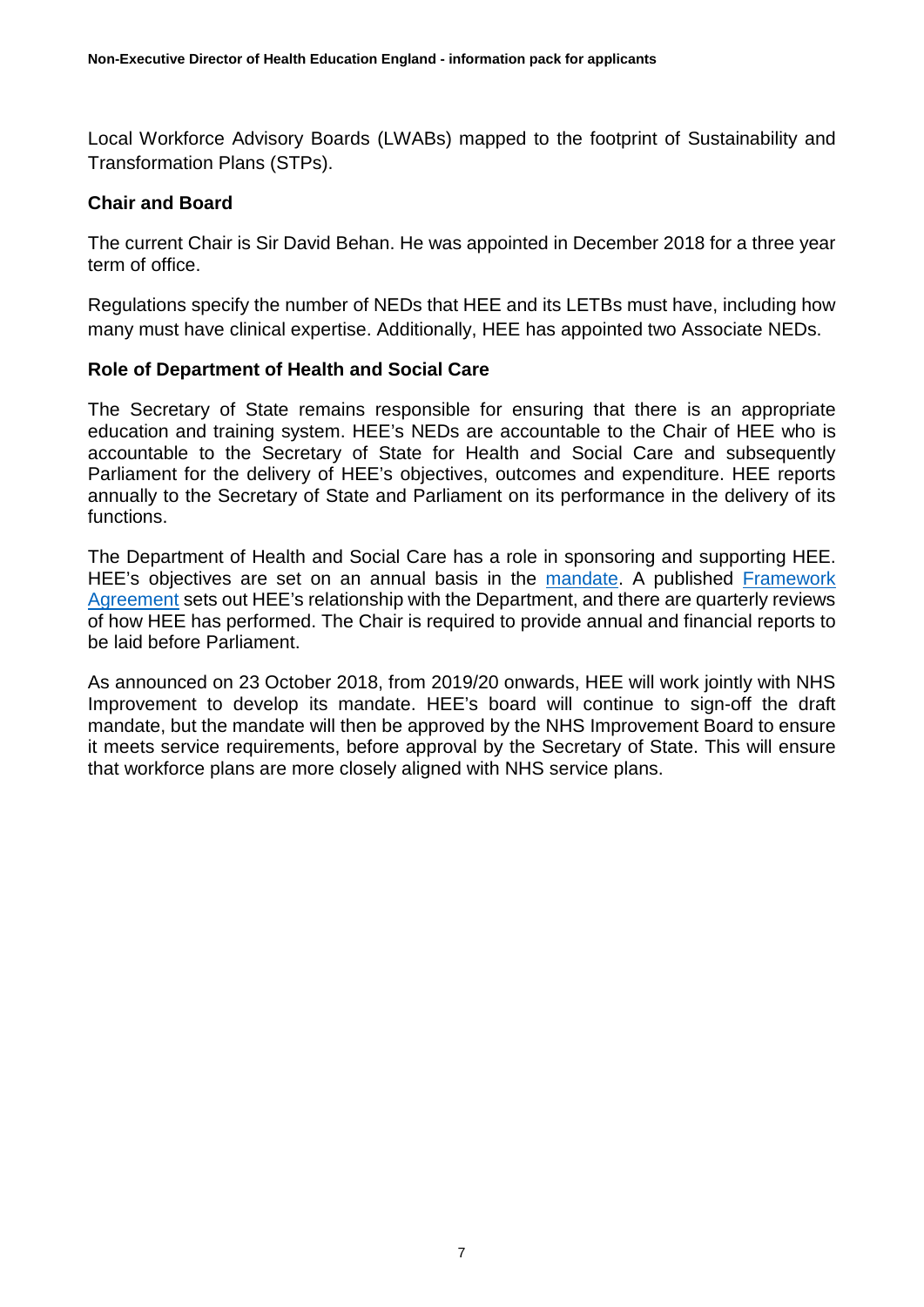# <span id="page-7-0"></span>**Section 2: How to Apply**

# <span id="page-7-1"></span>**2.1 Making an application**

Thank you for your interest in the appointment of a NED to Health Education England.

To make an application please email your CV, a supporting letter and completed monitoring forms to:

[appointments.team@dhsc.gov.uk](mailto:appointments.team@dhsc.gov.uk) – please quote **VAC-1682** in the subject field.

If you are unable to apply by email you may send your application by post to:

Daniel Clemence Department of Health and Social Care, Room 1N09, Quarry House, Quarry Hill, Leeds, LS2 7UE

Applications must be received by midday on 14 April 2020.

In making an application please note the following:

## **Supporting letter**

The supporting letter is your opportunity to demonstrate how you meet each of the criteria set out in the person specification. It will benefit the Advisory Assessment Panel if you can be clear which specific evidence you provide relates to which criteria. Providing separate paragraphs in relation to each criterion is common practice. Please write all acronyms in full first.

Please ensure your full name, the role to which you are applying and the corresponding reference number for the post are clearly noted at the top of your letter.

Please limit your letter to two pages, and type or write clearly in black ink.

#### **Conflicts of interest**

If you have any business or personal interests that might be relevant to the work of HEE, and which could lead to a real or perceived conflict of interest if you were to be appointed, please provide details in your Supporting letter.

If appointed, you will also be required to declare these interests on appointment and they will be entered on a register which is available to the public.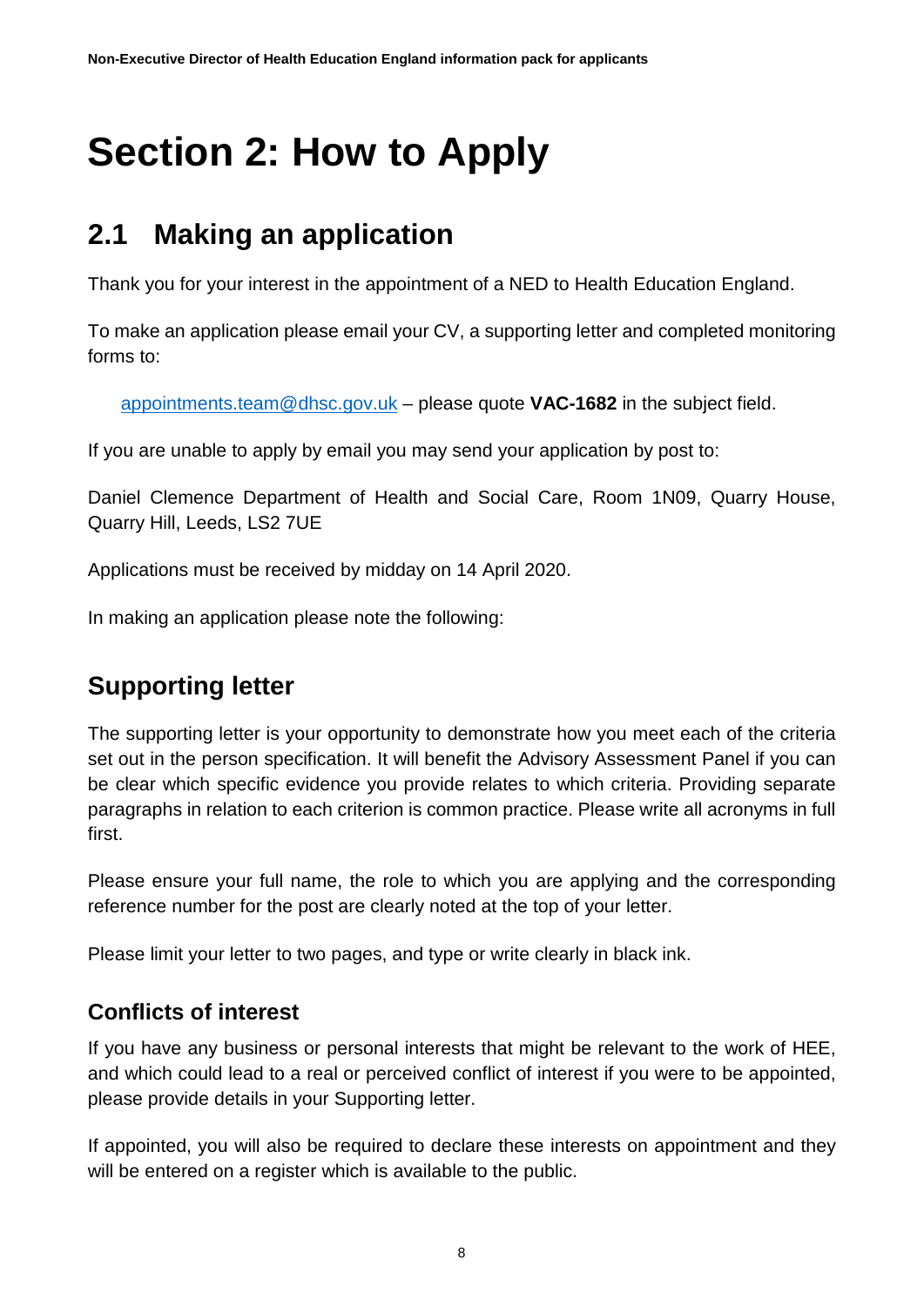#### **Standards in public life and ensuring public confidence**

Given the nature of public appointments, it is important that those appointed as members of public bodies maintain the confidence of the public and Government. If there are any issues in your personal or professional history (including any convictions or bankruptcy) that could, if you were appointed, be misconstrued, cause embarrassment to Ministers or HEE or cause public confidence in the appointment to be jeopardised, it is important that you bring them to the attention of the Assessment Panel and provide details of the issue/s in your Supporting letter. In considering whether you wish to declare any issues, you should also reflect on any public statements you have made, including through social media and blogs. Due Diligence may be carried out on any publicly available information and shared with the Advisory Assessment Panel.

The panel may explore any issues you declare with you before they make a recommendation on the appointment.

Failure to disclose such information could result in an appointment being terminated, as those who hold public appointments are expected to demonstrate the highest standards of corporate and personal conduct and are required to subscribe to the Code of Conduct for Board Members of Public Bodies, as part of agreeing to the terms and conditions of appointment. You can access this document at:

#### [https://www.gov.uk/government/publications/board-members-of-public-bodies-code-of](https://www.gov.uk/government/publications/board-members-of-public-bodies-code-of-conduct)[conduct](https://www.gov.uk/government/publications/board-members-of-public-bodies-code-of-conduct)

There are also circumstances in which individuals may not be considered for appointment, due to them not meeting certain eligibility criteria for appointment. For further information, please refer to **Section 2.3: Eligibility Criteria**

If you wish to discuss any queries on conflicts, please see the contacts section.

# **CV**

Please ensure your CV includes:

- Your full name, title, home address, personal contact telephone numbers (land line and mobile), personal email address and details of any twitter accounts and LinkedIn accounts including your twitter handle/username.
- Similar contact details for two referees who will support your application. One referee should be the person to whom you are/were accountable in your current/most recent appointment or position of employment. Please indicate the relationship of each referee to you. References will be requested for short-listed candidates prior to interview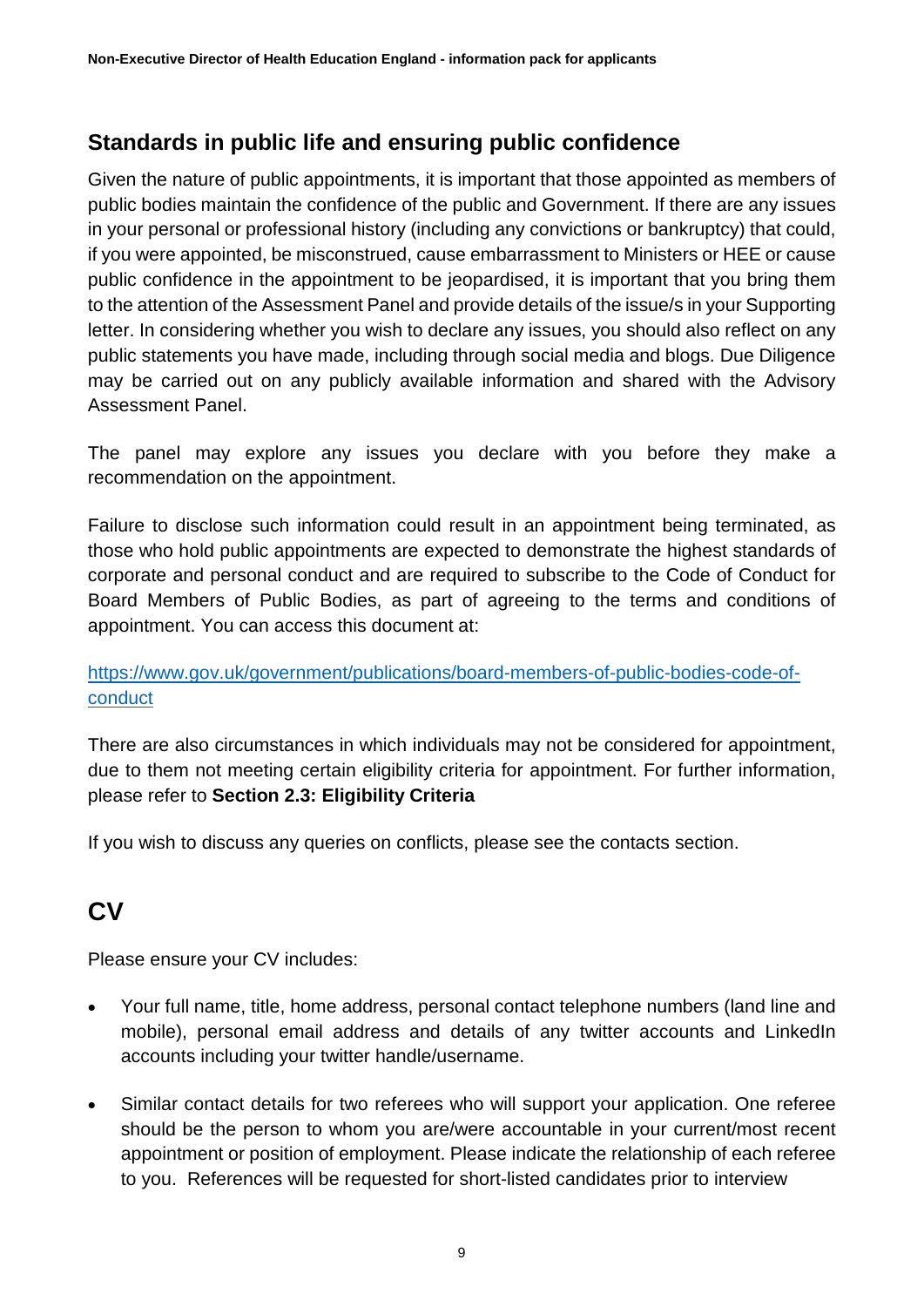• Brief details of your current or most recent post and the dates you occupied this role. Please identify any past or present Ministerial appointments.

## **Monitoring form**

Please complete the monitoring form. Diversity monitoring information will not be seen by the Advisory Assessment Panel assessing your application.

Political activity information is primarily for monitoring purposes only, however if you are shortlisted for interview, this information will be shared with the selection panel. The reason for this is that it is appreciated that such activities may have given you relevant skills, including experience gained from committee work, collective decision-making, resolving conflict and public speaking. If you have had such experience and you consider it relevant to your application for this post, you should also take the opportunity to include it separately in your supporting statement. If possible, you should not, however, identify the relevant political party in your statement.

If you are appointed to this role, please note that any political activity you declare will be published in accordance with the Governance Code on Public Appointments.

### **Guaranteed Interview Scheme**

The Department of Health and Social Care operates a Guaranteed Interview Scheme (GIS) for disabled people. The Equality Act 2010 defines a person as disabled if they have a physical or mental impairment and the impairment has a substantial and long-term adverse effect on their ability to carry out normal day to day activities. Under the GIS a disabled candidate will be selected for interview if they meet the essential criteria for the post.

If you wish to apply under the GIS please complete the GIS form and return it with your application.

All applications will be acknowledged by email after the closing date.

## **Contacts**

For further information regarding the selection process, please contact

Daniel Clemence (Appointments Team)

Tel: 0113 2545335

Email: [Daniel.Clemence@dhsc.gov.uk](mailto:Daniel.Clemence@dhsc.gov.uk)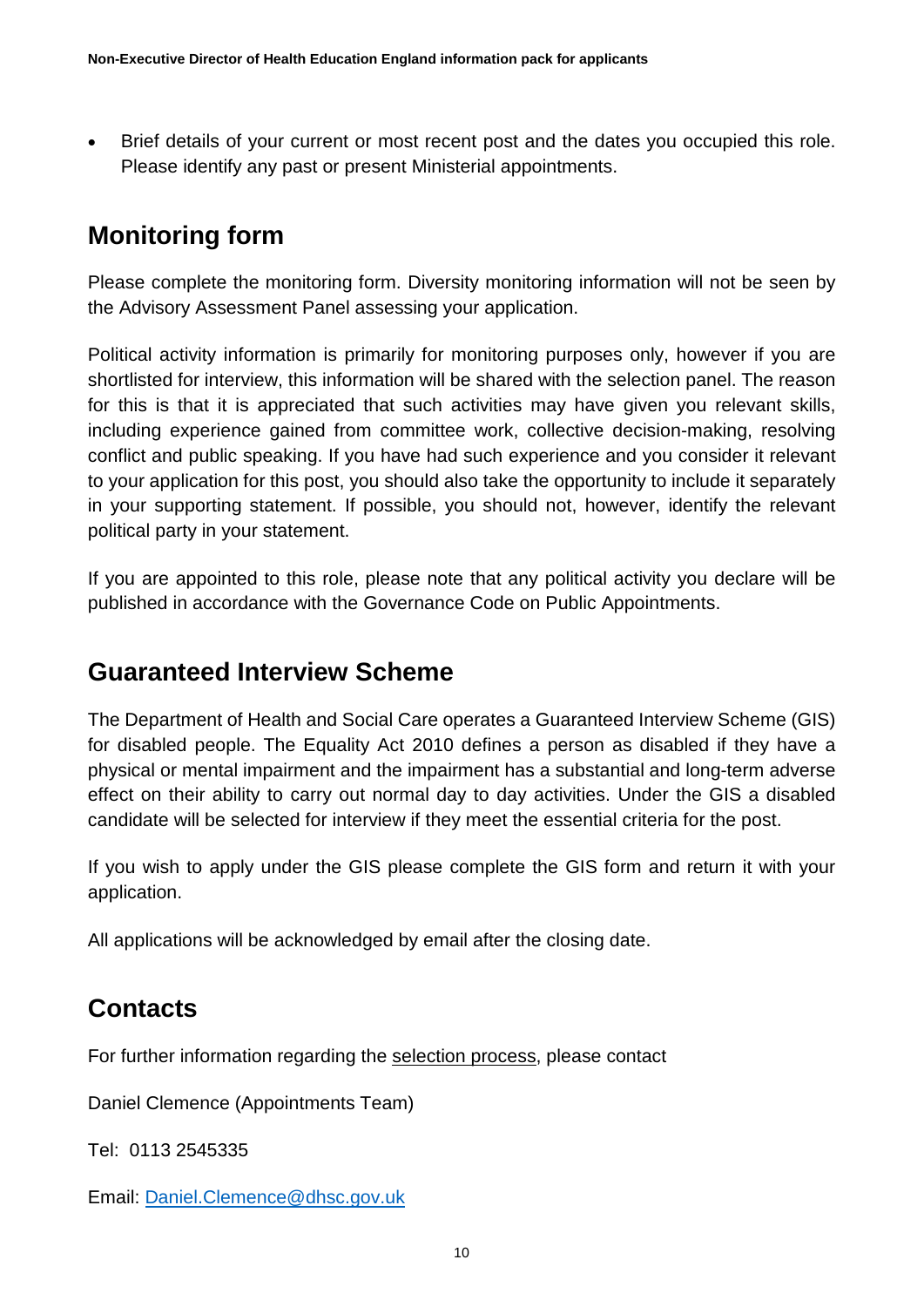For further information regarding the **role** of HEE and the **role** of a NED please contact:

#### **Department of Health and Social Care**

Name: Alan Robson, Deputy Director; NHS Workforce: Education, Modernisation & Funding

Tel: 01132546891

Email: [Alan.Robson@dhsc.gov.uk](mailto:Alan.Robson@dhsc.gov.uk)

#### **Health Education England**

Name: Nicola Wright, Deputy Head of Corporate Affairs & Board Secretary

Tel: 07557 758316

Email: [nicola.wright@hee.nhs.uk](mailto:nicola.wright@hee.nhs.uk) 

#### **Nicola will put candidates in touch with a HEE Director and/or Chair.**

Please quote reference **VAC-1682** on all correspondence.

If you choose to apply, we would like to thank you in advance for your time and effort in making an application.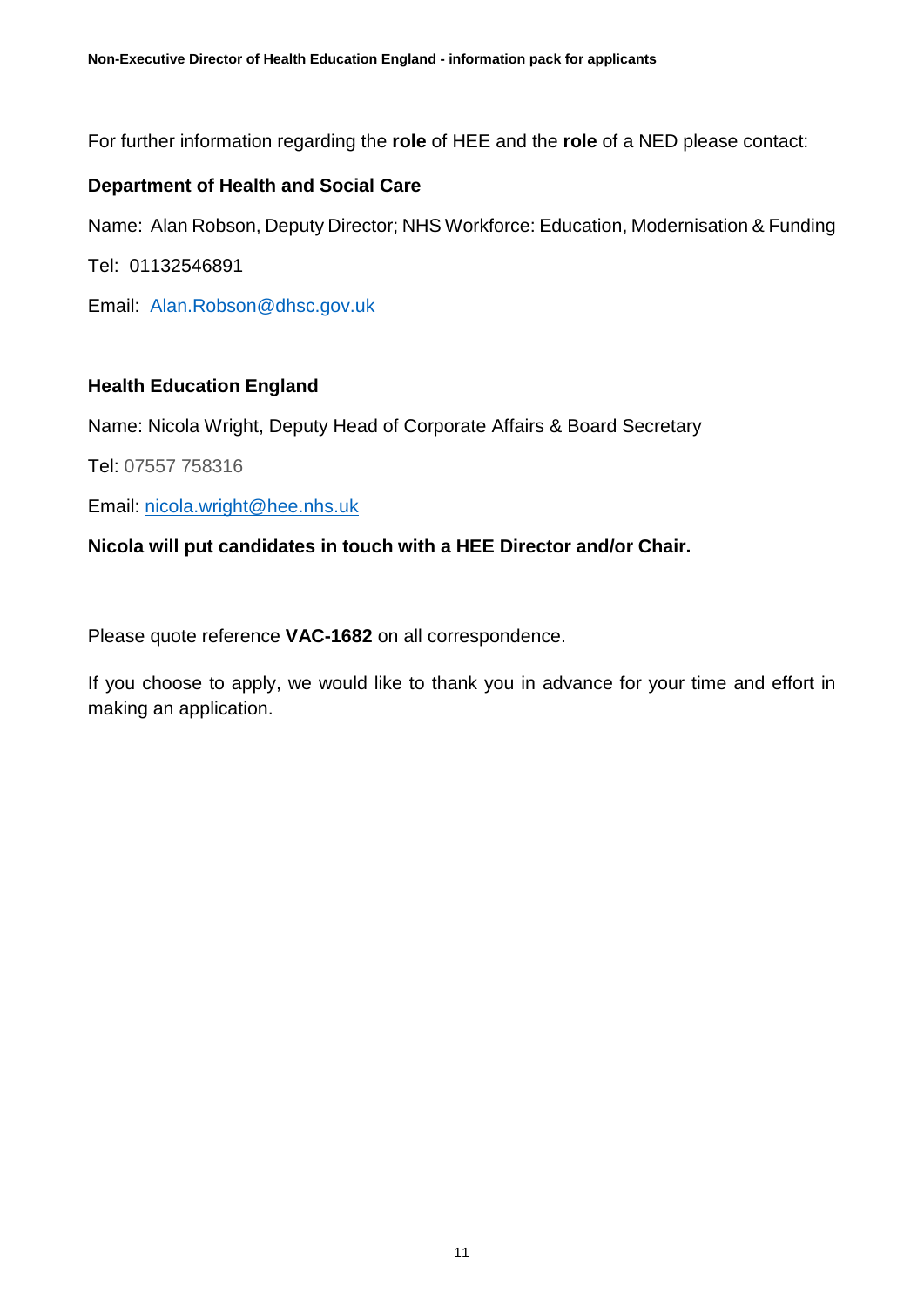# <span id="page-11-0"></span>**2.2 The Selection Process**

The Appointments Team will deal with your application as quickly as possible and will advise you of the likely timetable at each stage.

Timetable:

- Closing date: Midday on 14 April 2020
- Shortlisting complete: 27 May 2020
- Interviews held: late June/early July 2020 (TBC)

The selection panel will be:

- Gavin Larner Director of Workforce as the Panel Chair
- Sir David Behan Chair of HEE as a Panel Member
- Rima Makarem NED at NICE as an Independent Panel Member

The Governance Code on Public Appointments requires all Advisory Assessment Panel members to declare any political activity within the last five years

All panel members have declared that they have not taken part in any political activity within the last five years.

After the closing date for applications:

- The Department of Health and Social Care may commission a pre-assessment of candidate applications which would then be provided to the Panel for consideration and to inform the shortlisting process. By applying, you are agreeing to your application being shared with another party for pre-assessment. The pre-assessor and the panel are reliant on the information you provide in your CV and supporting letter to assess whether you have the skills and experience required. Please ensure that you provide evidence to support how you meet all the essential criteria. It is the responsibility of the panel to determine who it believes best meet the criteria for the role, and who will be invited to interview.
- The Advisory Assessment Panel will select for interview only the strongest applicants who it feels have demonstrated that they best meet the criteria set out in the person specification. However, if you have applied under the GIS and you meet all the essential criteria, then you will also be invited for interview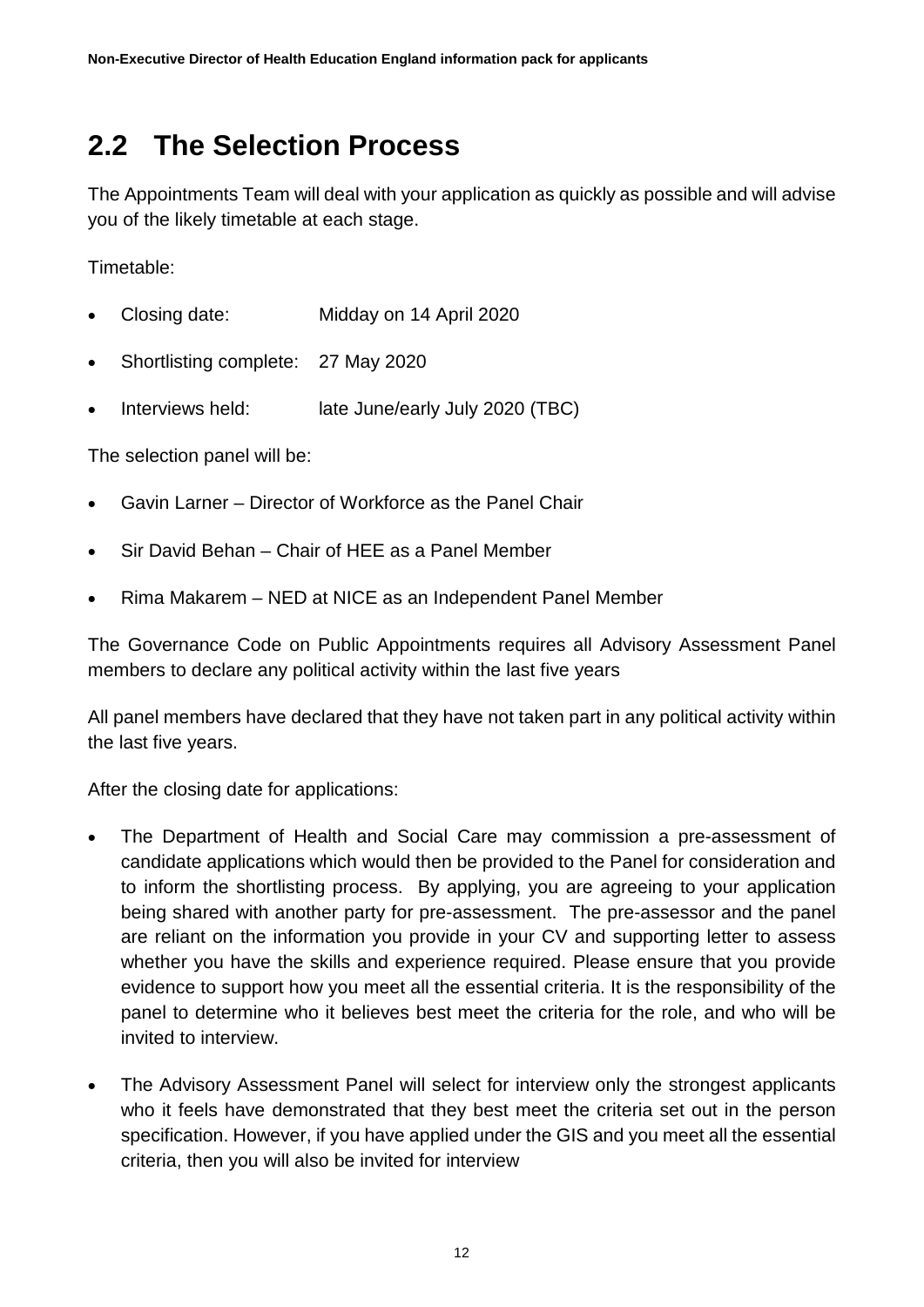- If you are invited to interview and if you are unable to attend on the set date, then an alternative date can only be offered at the discretion of the Advisory Assessment Panel
- The Appointments Team will email to let you know whether you have been invited to be interviewed. It is our intention that interviews will take place in a central London location
- If invited to interview, the Advisory Assessment Panel may invite you to make a brief presentation at the start of the interview and will go on to question you about your skills and experience, including asking specific questions to assess whether you meet the criteria set out for the post
- The Advisory Assessment Panel will also explore with candidates any potential conflicts of interest or any other issues arising from candidate's personal and professional history which may impact on an appointment decision (see section 2.1 for further details).
- Candidates who the panel believe are 'appointable', will be recommended to Ministers who will make the final decision. Ministers may choose to meet with shortlisted candidates, before or after interview, before making a decision. Candidates should therefore be prepared for a short time gap between interview and a final appointment decision being made. Candidates who have been interviewed will be kept informed of progress.
- If you are successful, you will receive a letter from Ministers appointing you as a NED of HEE, which will confirm the terms on which the appointment is offered
- **please note that due to the volume of applications that are received it is not possible to routinely provide feedback to those not shortlisted for interview**
- if you apply under the GIS scheme and you are not shortlisted for interview, we can provide a summary of the assessment of your written application, if you choose to request feedback
- If you are unsuccessful at interview, you will be notified by the Appointments Team. We appreciate it takes a lot of time and effort to apply for roles, and prepare for and attend an interview, and that feedback is a valuable part of the process. Following interviews, the letter which confirms the outcome of the appointment process will provide the details of who you may approach for feedback on your interview and application, if you so wish
- For further information on how we will manage the personal information that you have provided to us through your application, see **Section 2.4**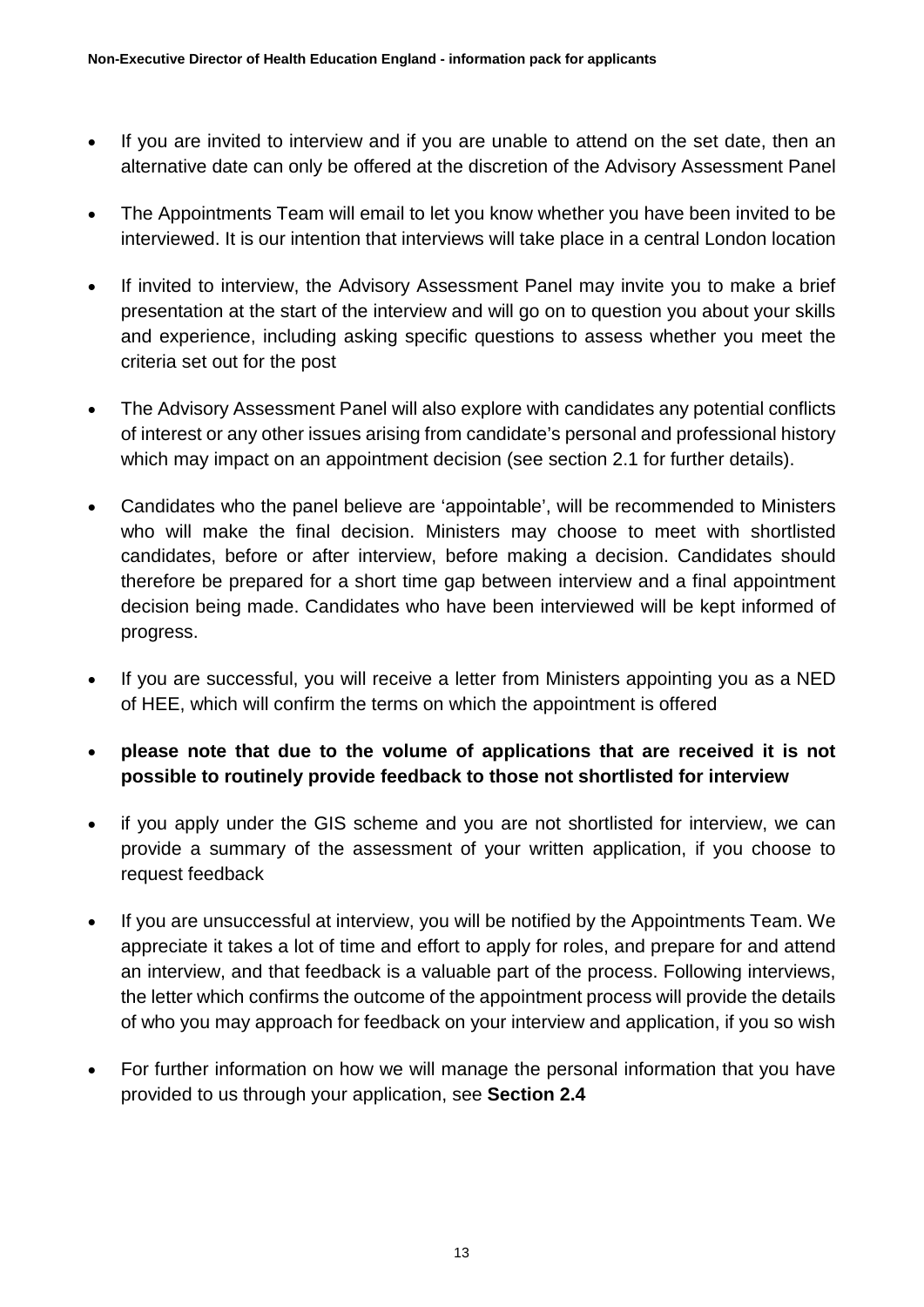### **Queries**

For queries about your application, please contact Daniel Clemence on [Daniel.Clemence@dhsc.gov.uk](mailto:Daniel.Clemence@dhsc.gov.uk)

## **Standards in public life**

You will be expected to demonstrate high standards of corporate and personal conduct. All successful candidates will be asked to subscribe to the Code of Conduct for Board Members of Public Bodies, you can access this document at: [https://www.gov.uk/government/publications/board-members-of-public-bodies-code-of](https://www.gov.uk/government/publications/board-members-of-public-bodies-code-of-conduct)[conduct](https://www.gov.uk/government/publications/board-members-of-public-bodies-code-of-conduct)

## **Diversity and equality of opportunity**

The Department of Health and Social Care values and promotes diversity and encourage applications from all sections of the community.

## **Governance Code on Public Appointments**

The Governance Code on Public Appointments, published by the Cabinet Office, sets out the principles that should underpin all public appointments. The Governance Code can be found at [https://www.gov.uk/government/publications/governance-code-for-public](https://www.gov.uk/government/publications/governance-code-for-public-appointments)[appointments](https://www.gov.uk/government/publications/governance-code-for-public-appointments)

# **The Commissioner for Public Appointments**

The regulation of public appointments against the requirements of the Governance Code is carried out by the Commissioner for Public Appointments. The Commissioner provides independent assurance that public appointments are made in accordance with the principles set out in the Code. The Commissioner is appointed by the Queen and is independent of the Government and the Civil Service. Further about the role of the Commissioner is available from [http://publicappointmentscommissioner.independent.gov.uk](http://publicappointmentscommissioner.independent.gov.uk/) 

## **If you are not completely satisfied**

The Department of Health and Social Care will aim to process all applications as quickly as possible and to treat all applicants with courtesy. If you have any complaints about the way your application has been handled, please contact Sally Brough-Hirst in the Department of Health and Social Care by emailing [Sally.Brough-Hirst@dhsc.gov.uk](mailto:Sally.Brough-Hirst@dhsc.gov.uk)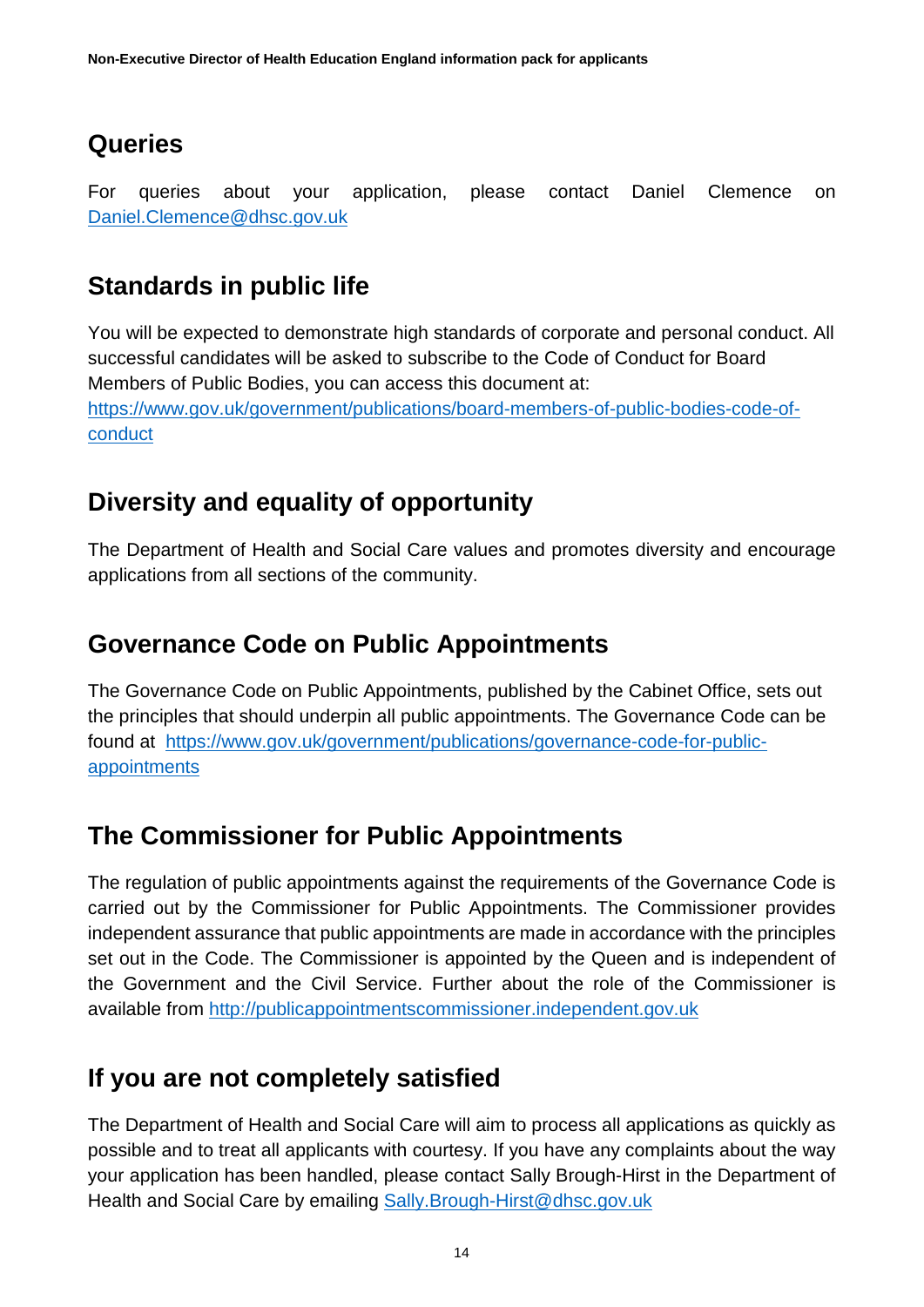If after receiving a comprehensive response from the Department you are still concerned, you can write to the Commissioner for Public Appointments. Please contact:

The Commissioner for Public Appointments 1 Horse Guards Road London SW1A 2HQ Tel: 0207 271 8938 Email: [publicappointments@csc.gov.uk](mailto:publicappointments@csc.gsi.gov.uk)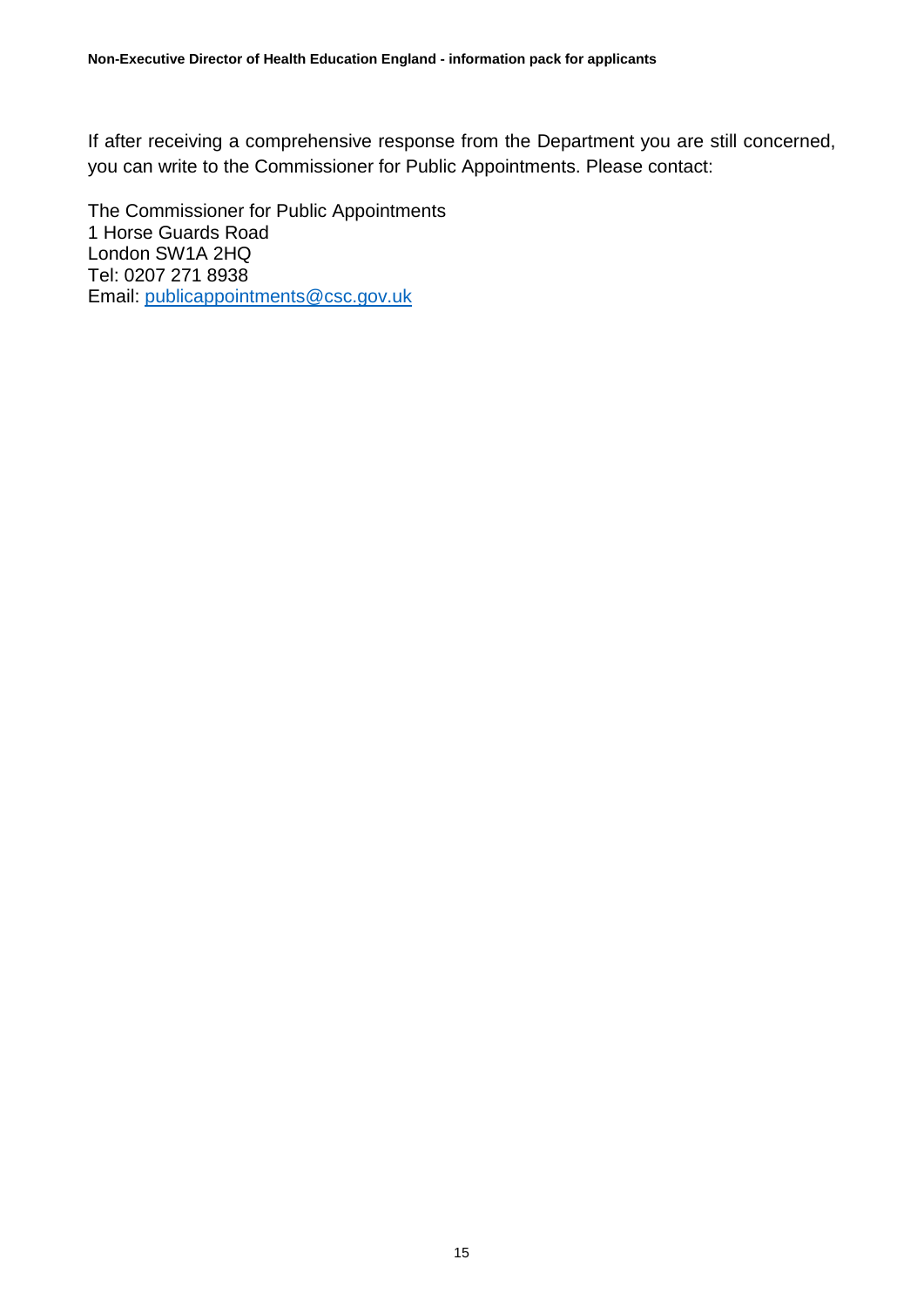# <span id="page-15-0"></span> **2.3 Eligibility Criteria**

There are circumstances in which an individual may not be considered for appointment.

They include:

- 1. persons who have received a prison sentence or suspended sentence of 3 months or more in the last 5 years
- 2. persons who are the subject of a bankruptcy restrictions order or interim order, or a debt relief order or interim debt relief order under Schedule 4ZB to the Insolvency Act 1986
- 3. persons who have had an earlier term of appointment with a health service body terminated on the grounds:
	- that it was not conducive to the interests or good management of the body that the person should continue to hold office
	- that the person failed to attend a meeting of the body on three consecutive occasions
	- that the person failed to declare a pecuniary interest or withdraw from consideration of a matter in respect of which the person had a pecuniary interest
	- of misconduct or failure to carry out the person's duties
- 4. anyone who is under a disqualification order under the Company Directors Disqualification Act 1986; or
- 5. anyone who has been removed from trusteeship of a charity.

**Please also note that you are disqualified from appointment to the role of Non-Executive Director at the Health Education England, unless you are willing to stand down from your current role, if you are:**

- A non-officer member at the NHS Trust Development Authority (NHS Improvement)
- Chair, or a non-officer member at the NHS Counter Fraud Authority
- Chair or a non-officer member at NHS Resolution (formally known as the NHS Litigation Authority)
- Chair, or Non-Executive Director of an NHS Trust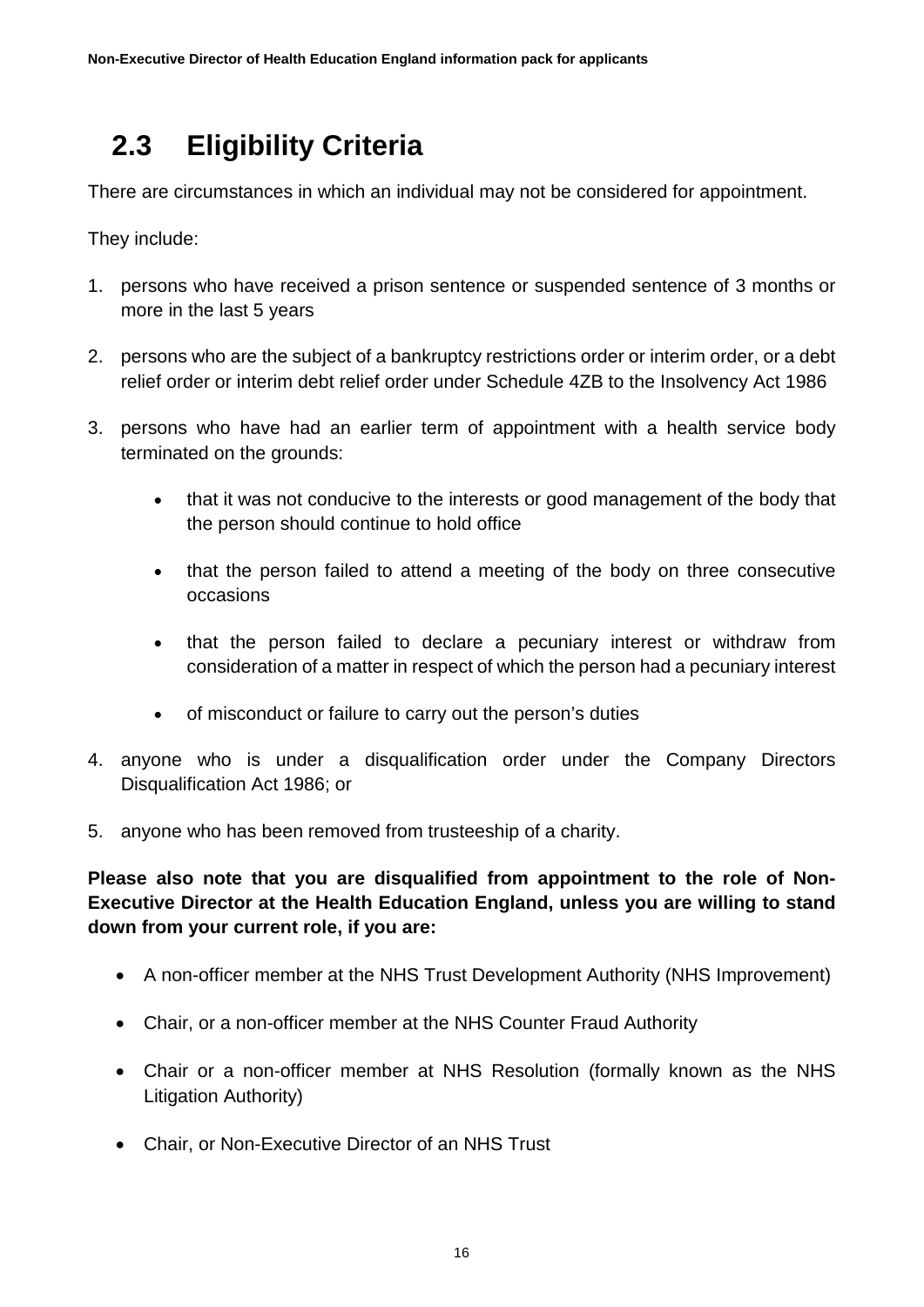• In addition, if you hold a role with an NHS Foundation Trust you are advised to check with your FT to see if there are any local disqualification arrangements in place.

Further advice about the Eligibility Criteria can be provided by contacting:

#### **Department of Health and Social Care**

Name: Alan Robson, Deputy Director; NHS Workforce: Education, Modernisation & Funding

Tel: 01132546891

Email: [Alan.Robson@dhsc.gov.uk](mailto:Alan.Robson@dhsc.gov.uk)

#### **Health Education England**

Name: Nicola Wright, Deputy Head of Corporate Affairs & Board Secretary

Tel: 07557 758316

Email: [nicola.wright@hee.nhs.uk](mailto:nicola.wright@hee.nhs.uk)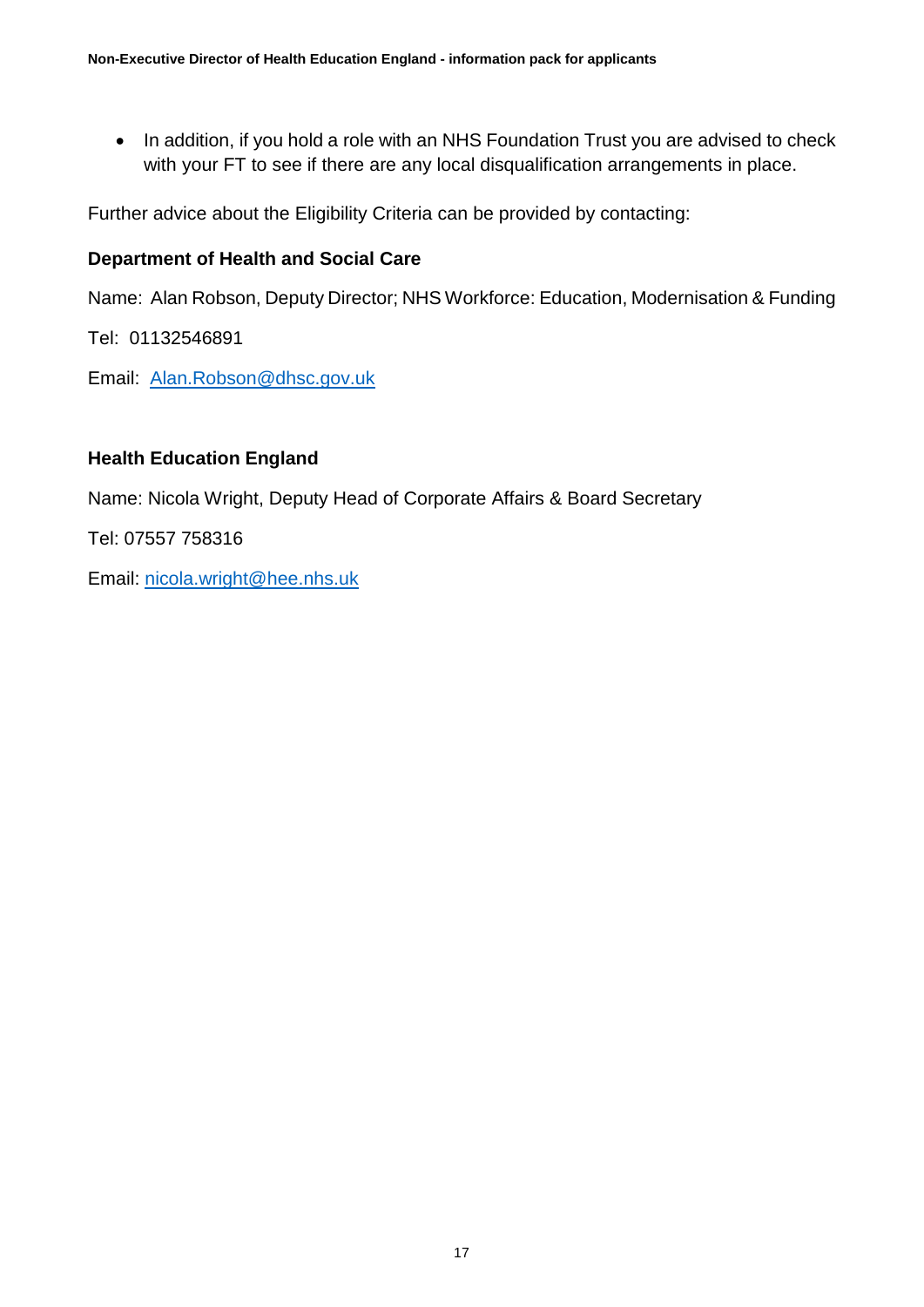# <span id="page-17-0"></span>**2.4 How we will manage your personal information**

Your personal information will be held in accordance with the Data Protection Act 2018. You will not receive unsolicited paper or electronic mail because of sending the Department of Health and Social Care any personal information. No personal information will be passed on to third parties for commercial purposes.

When we ask you for personal information, we promise we will:

- Only ask for what we need, and not collect too much or irrelevant information
- Ensure you know why we need it
- Protect it and insofar as is possible, make sure nobody has access to it who shouldn't
- Ensure you know what choice you have about giving us information
- Make sure we don't keep it longer than necessary
- Only use your information for the purposes you have authorised

We ask that you:

- Provide us with accurate information
- Inform us as soon as possible of any changes or if you notice mistakes in the information we hold about you

If you apply for a post, we will share some of the information you provide with the members of the selection panel for the post to which you are applying, so that your CV and supporting letter can be assessed.

The diversity information you provide will not be used in the selection process and will therefore not be shared with the Advisory Assessment Panel assessing your application at any stage. However, panels may review the political activity response at the interview stage. This in no way acts as a bar to appointment. Further information on this is provided in the attached Monitoring form.

The Commissioner for Public Appointments regulates and monitors appointments to public bodies to ensure procedures are fair. The Department of Health and Social Care is required by the Commissioner for Public Appointments to retain information about the people who apply for public appointments within his remit and make this information available to him for audit purposes, if requested to do so. Information you provide in your application may therefore be made available to the Commissioner for Public Appointments and the